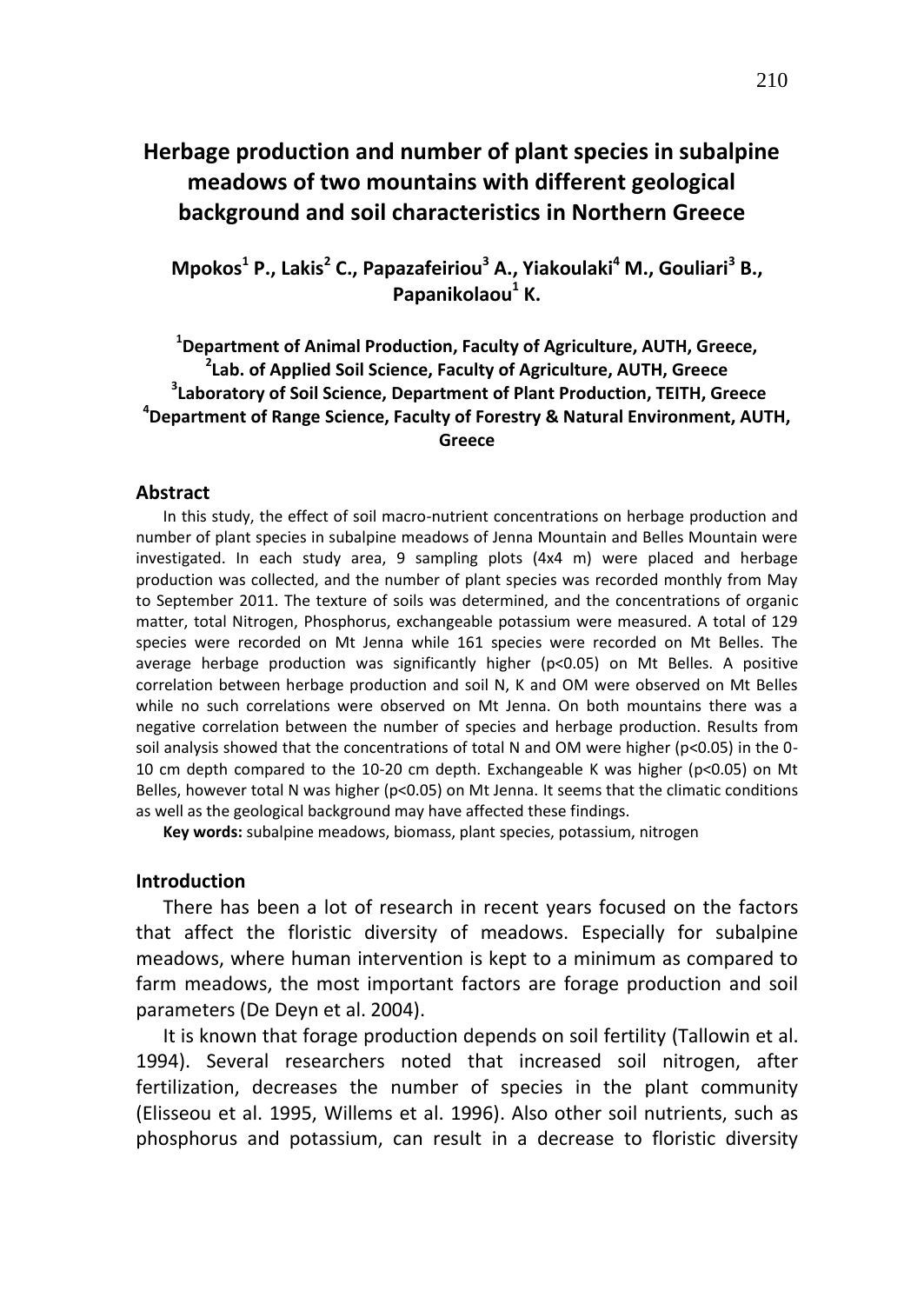(Bobbink et al. 1991, Aerts et al. 2003). Usually, pH determines the species in a plant community and shows high correlation to plant diversity but, in some temperate regions of southwest Europe, it was not correlated with pH at all (Janssens et al. 1998). Moreover, Koerselman and Meuleman (1996) stated that the ratio N/P is a significant determining factor for floristic diversity and they concluded that when it ranged between 10 and 14, the highest floristic diversity was achieved. However, other researchers (Marrs 1993, Smith1994) reported that grasslands with higher biodiversity are found on soils with a low nutrient status.

The aim of the study was to determine the effects of soil characteristics of two distinct areas with different geological background, on the herbage production and the number of plant species.

## **Materials and methods**

The study was conducted in 2011 at Mt Jenna and Mt Belles which have different geological backgrounds, in Greece. A subalpine meadow area was selected on each mountain to investigate herbage production as well as the number of plant species. On Mt Jenna (longitude 22° 13΄, latitude: 41° 09΄) the sampling sites were located at an altitude of 1770m – 1900m. The parent material is of volcanic origin, mostly trachyte, and sandstone. On Mt Belles (longitude 22° 53΄, latitude: 41° 20΄) the sampling sites were located at an altitude of 1680m-1790m. Mt Belles has a uniform geological background with metamorphic rocks, mostly gneiss. The mean temperature during the growth period was 24.5°C and 10.06°C and precipitation was 40 mm. and 25.7mm for Mt Belles and Mt Jenna, respectively.

Nine sampling plots (4x4m) were selected to determine herbage production and samples were taken at monthly intervals from May to September of 2011 coinciding with the growing period, of each subalpine meadow. Plant species were collected and identified using the Treatises Mountain Flora of Greece (Strid 1986, Strid and Tan 1991) and Flora Europaea (Tutin et al. 1964-1980).

Soil cores were collected from two different depths, 0-10 cm and 10-20 cm, with 3 replications in each plant sampling plot in the two study areas. Percentage of clay (Bouyoucos 1962), sand and silt, organic matter (Walkley and Black 1934), total Nitrogen (Kjeldahl), Phosphorus (Olsen) and exchangeable potassium (Page et al 1982) were measured.

Statistical analysis was done using JMP ® 8 (Sall et al. 2007). The average, standard deviation and correlation coefficients were determined. ANOVA analysis (students'–*t* test) was used to determine significant differences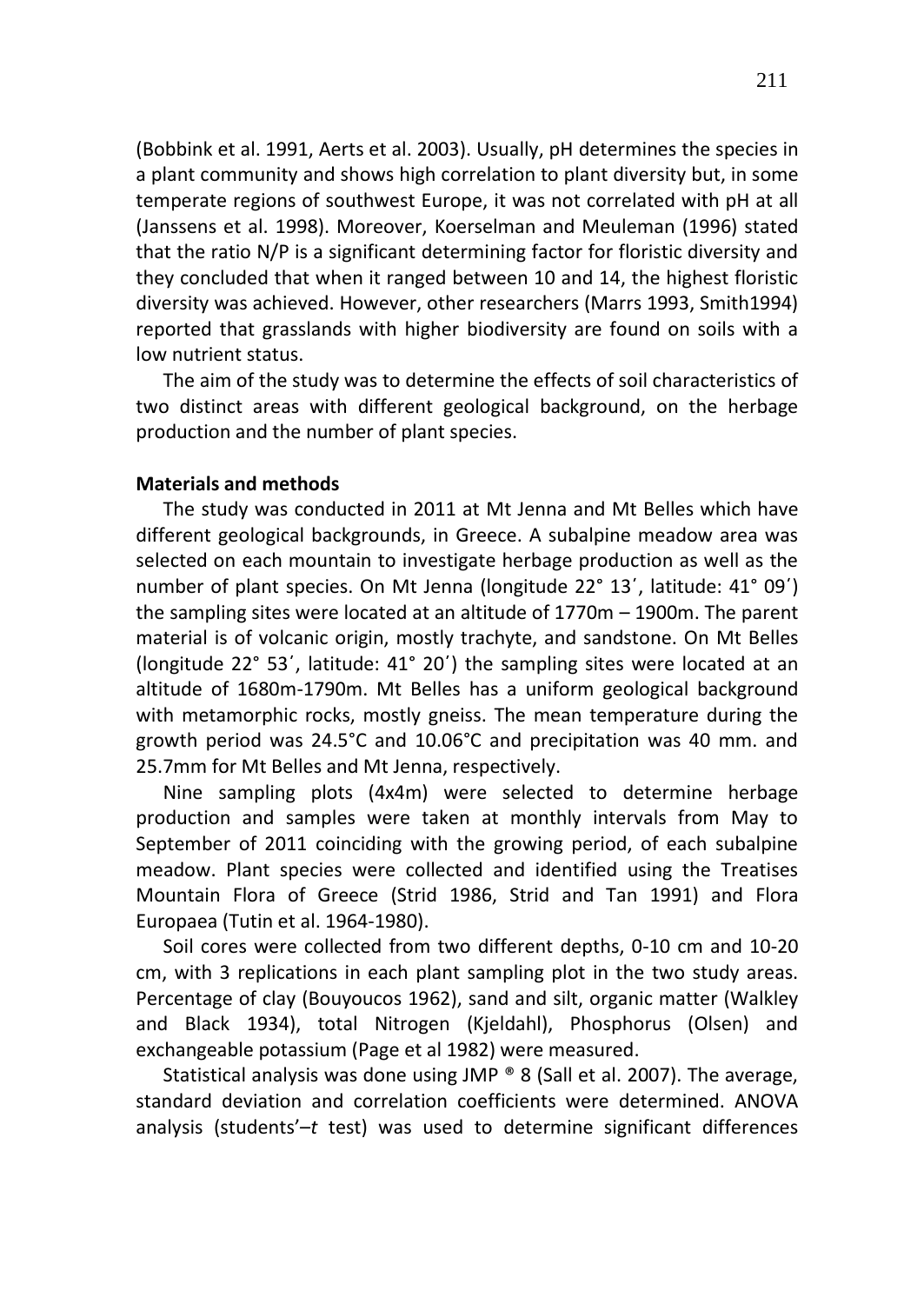(p≤0.05) between the two different depths as well as between the two study areas for the nutrients' content, herbage production and number of species.

#### **Results and Discussion**

A total of 129 species consisting of 33 families and 83 genera were recorded in the subalpine meadows of Mt Jenna. Most of the taxa of this area belong to Caryophyllaceae (14), Asteraceae (12), Rosaceae (11), Poaceae (10) and Fabaceae (9) family. On Mt Belles,161 species consisting of 34 families and 107 genera were recorded. Most of the taxa belong to Caryophyllaceae (19), Asteraceae (19), Lamiaceae (12), Poaceae(14), Fabaceae (9), Rosaceae (9) and Scrophulariaceae (8) family. 25 species were common in both study areas.

Mean average herbage production was higher on Mt Belles (Table 1). The peak of herbage production on Mt Jenna was in August while on Mt Belleswas in July. There were differences (P<0.05) in herbage production between the two mountains for May, June and July, while no such differences were observed for August and September.

| Herbage<br>production | Study<br>area          | Mav                 | June                                                          | July                                               | August                                                                                      | September                                   | Average                            |
|-----------------------|------------------------|---------------------|---------------------------------------------------------------|----------------------------------------------------|---------------------------------------------------------------------------------------------|---------------------------------------------|------------------------------------|
| kg/ha                 | Jenna<br><b>Belles</b> | $314^{\circ}$ + 212 | $974^{\circ}$ ±461<br>$899^{\circ}$ ±216 1720 $^{\circ}$ ±746 | 1939 <sup>a</sup> ±1180<br>2496 <sup>b</sup> ±1289 | $2062^{\circ}$ ± 1006<br>$1889^{a}$ +951                                                    | $1195^{\circ}$ + 398<br>$1288^{\circ}$ ±722 | $1296^a$ + 721<br>$1658^b \pm 606$ |
|                       |                        |                     |                                                               |                                                    | Data are average values $\pm$ S.D. (n=9). Different letters in columns indicate significant |                                             |                                    |

**Table 1.** Herbage production in Mt Jenna and Mt Belles

differences between study areas (*P*<0.05).

Soils on Mt Jenna are classified according to USDA (1951) as Sandy loams and on Mt Belles as Loamy sands. Soil analysis results showed that the concentrations of K, total N, and organic matter were higher (p<0.05) in depth 1 compared to depth 2, while there was no difference in the concentration of P (Table 2). Exchangeable K was higher (p<0.05) on Mt Belles, while the opposite was observed for total N.

For the area on Mt Belles there was a positive correlation between herbage production and K, OM and N content of the soil while there was no correlation between herbage production and P (Table 3). These findings are in accordance with the results of other researchers (Van der Woude et al. 1994, Koerselman and Meuleman 1996, Aerts et al 2003). In contrast, there were no correlations for the area on Mt Jenna. This may be due to the fact that for the period of May to early June low temperatures prevailed on Mt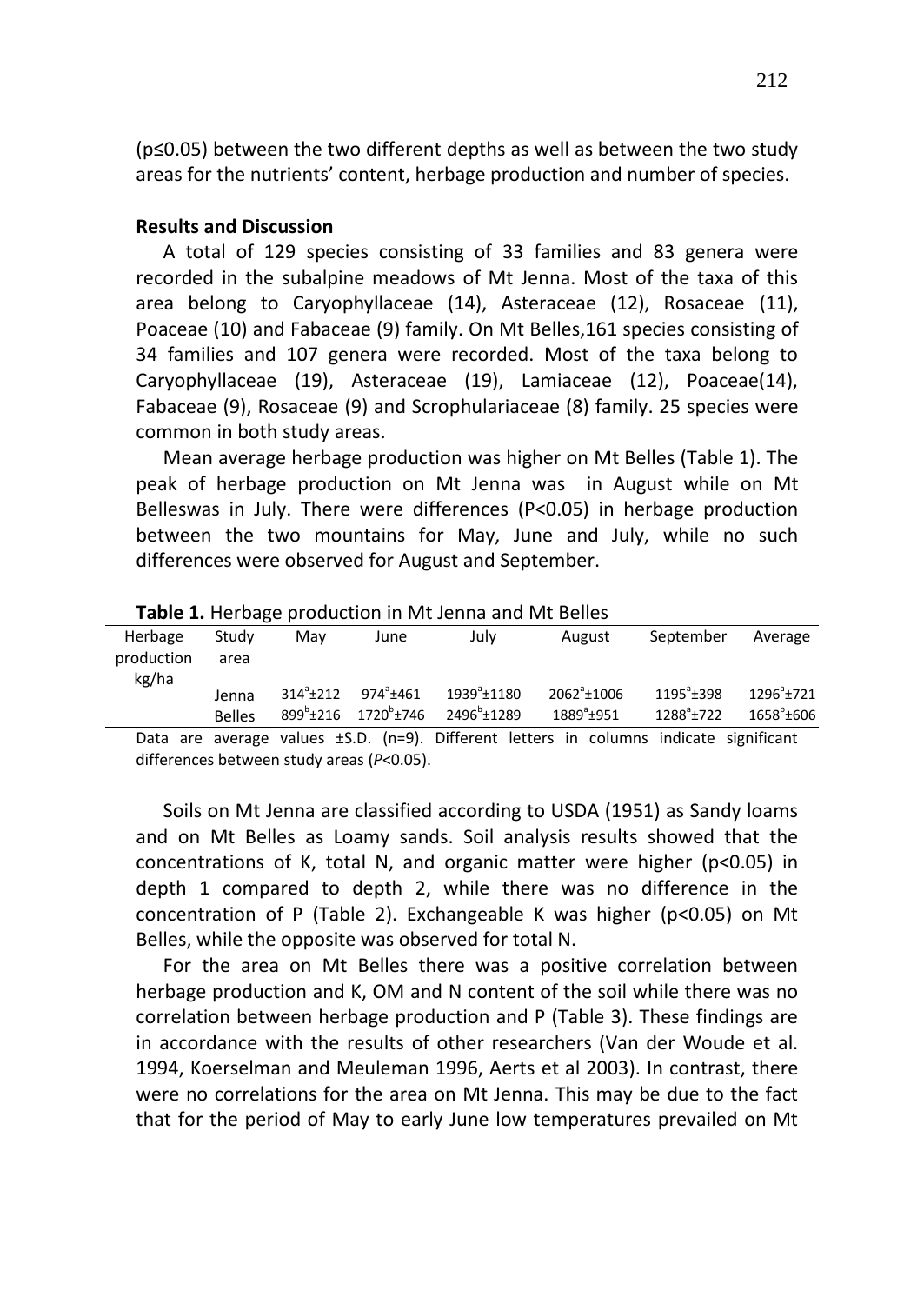Jenna accompanied by snowfalls which resulted in low biomass accumulation.

| <b>Table 2.</b> Juli Characteristics in two depths on introducing and introduce |                        |                           |                       |                                                                  |  |  |  |
|---------------------------------------------------------------------------------|------------------------|---------------------------|-----------------------|------------------------------------------------------------------|--|--|--|
|                                                                                 | <b>JENNA</b>           |                           | <b>BELLES</b>         |                                                                  |  |  |  |
|                                                                                 | Depth 1                | Depth 2                   | Depth 1               | Depth 2                                                          |  |  |  |
| OM%                                                                             | $8.91^{\circ}$ ±3.17   | $4.11^{b}$ ±1.76          | $8.31^{\circ}$ ±3.51  | $4.93^{b}$ ± 1.21                                                |  |  |  |
| $Nt$ %                                                                          | $0.56^{a,c}$ ±0.17     | $0.32^{b,c}$ ±0.09        | $0.39^{a,d}$ ±0.16    | $0.27^{b,d}$ ±0.06                                               |  |  |  |
| P mg/kg                                                                         | $10.34^a \pm 8.27$     | $6.18^{a}$ ±6.15          | $10.33^{\circ}$ ±5.91 | $6.97^{\circ}$ ±3.89                                             |  |  |  |
| $K_{ex}$ mg/kg                                                                  | $153.97^{\circ}$ ±96.4 | 82.94 <sup>c</sup> ±66.30 |                       | $200.68^d \text{±} 144.38$ 163.84 <sup>d</sup> $\text{±} 113.60$ |  |  |  |

**Table 2.** Soil characteristics in two depths on Mt Jenna and Mt Belles

\* Data are average values ±S.D. (n=18 for JENNA and n=9 for BELLES). Different letters in columns indicate significant difference between study areas (*P*<0.05). Depth 1: 0- 10 cm, Depth 2: 10-20 cm

**Table 3.** Correlation coefficients (r) of measured parameters on Mt Jenna and Mt Belles

|                       | <b>BELLES</b> |            | <b>JENA</b> |            |  |
|-----------------------|---------------|------------|-------------|------------|--|
|                       | Number of     | Herbage    | Number of   | Herbage    |  |
|                       | species       | production | species     | production |  |
| Number of<br>species  |               | $-0.50$    |             | $-0.42$    |  |
| Herbage<br>production | $-0.50$       |            | $-0.42$     |            |  |
| N                     | $-0.24$       | 0.26       | 0.02        | $-0.14$    |  |
| K                     | $-0.06$       | 0.41       | 0.02        | $-0.12$    |  |
| P                     | $-0.28$       | 0.19       | 0.08        | 0.06       |  |
| <b>OM</b>             | $-0.32$       | 0.28       | 0.04        | 0.02       |  |

Level of significance: \* p<0.05

The statistical analysis showed a negative correlation between herbage production and number of species for Mt Belles as well as for Mt Jenna. The results are in accordance with Grime (1979), Tilman et al. (2001) and Poldini et al. (2011). On Mt Bellesa negative correlation was observed between the number of plant species and soil ΟΜ, P and Ν concentration. Janssens et al. (1998) have reported a correlation only with P and K, while Marrs (1993) and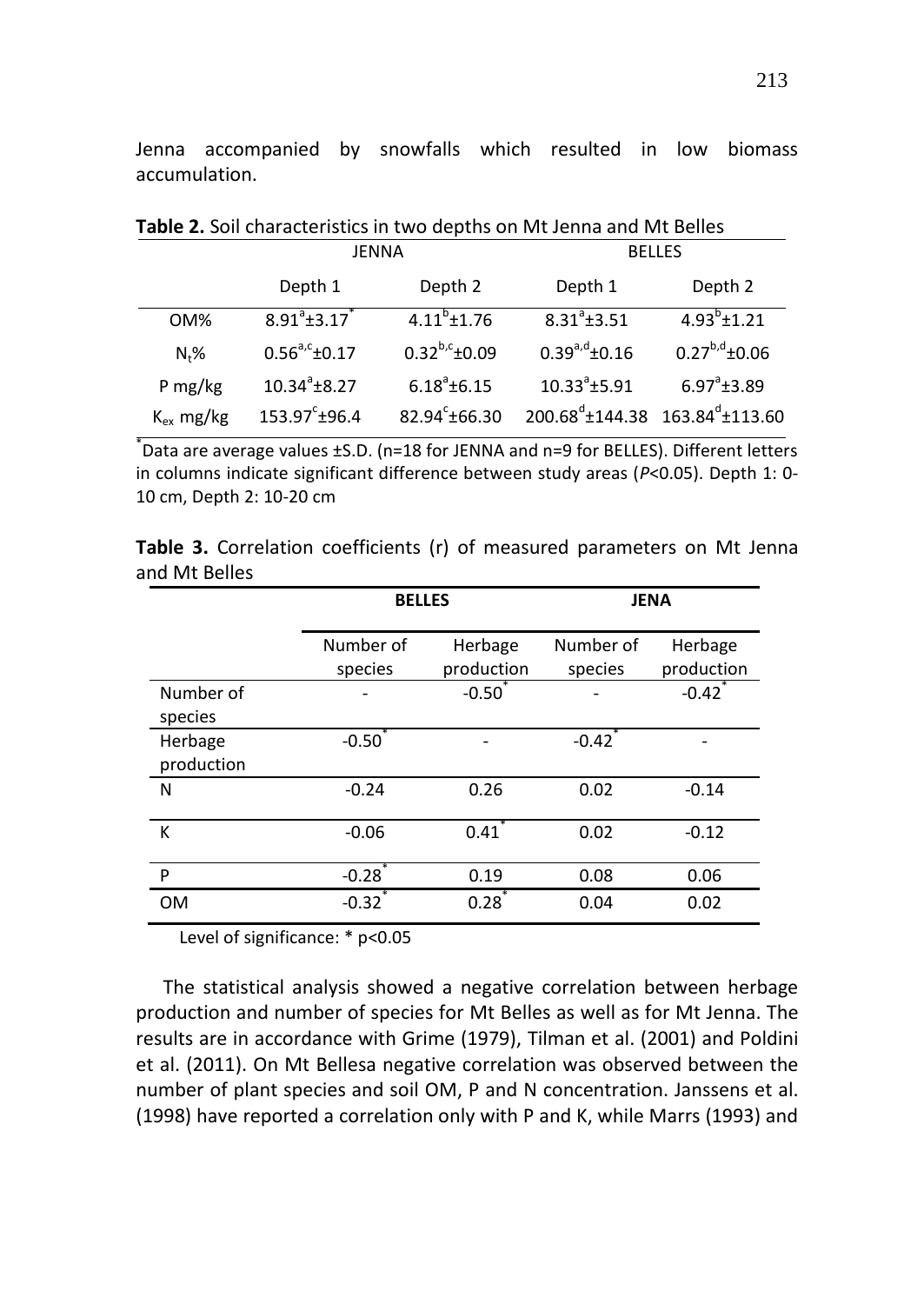Mountford et al. (1993) only with Ν. On Mt Jennano such correlations were observed.

#### **Conclusions**

The concentrations of soil macro-nutrients (N, P and K) had a positive effect on the herbage production of Mt Belles, while there was a negative effect on the number of plant species. No such relations were observed for Mt Jenna. On both mountains a negative correlation was found between the number of plant species and the herbage production. It seems that the climatic conditions as well as the geological background may have affected the results.

## **References**

**Aerts R., H. de Caluwe and B. Beltman. 2003.** Is the relation between nutrient supply and biodiversity co-determined by the type of nutrient limitation. *Oikos*, 101: 489–498.

**Bobbink R. 1991.** Effects of nutrient enrichment in Dutch chalk grassland*. J. Appl. Ecol*., 28: 28–41.

**Bouyoukos G.J. 1962.** Hydrometer method improved for making particle size analysis of soil. *Agron. J.*, 54: 464-465.

**De Deyn G.B., C.E. Raaijmakers and W.H. van der Putten. 2004.** Plant community development is affected by nutrients and soil biota. *J. Ecol.*, 92: 824-834.

**Elisseou G.C, D.S. Veresoglou and A.P. Mamolos. 1995.** Vegetation productivity and diversity of acid grasslands in nothern Greece as influenced by winter rainfall and limiting nutrients. *Acta Oecol*.,16(6):687–702.

**Janssens F., A. Peters, J.R. Tallowin, J.P. Bakker, R. Bekker, F. Fillat and M.J. Oomes. 1998.** Relationship between soil chemical factors and grassland diversity. *Plant Soil*, 202: 69- 78.

**Grime JP, K. Thompson, R. Hunt, J.G. Hodgson, J.C.G. Cornelissen and I.H. Rorison. 1997.** Integrated screening validates primary axes of specialisation in plants. *Oikos*, 79: 259-281.

**Koerselman W. and A. F. M. Meuleman. 1996.** The vegetation N:P ratio: a new tool to detect the nature of nutrient limitation. *J. Appl. Ecol*., 33: 1441–1450.

**Marrs R.H. 1993.** Soil fertility and nature conservation in Europe: theoretical considerations and practical management solutions. *Advances in Ecological Research*, 24: 241–300.

**Mountford J.O., K.H. Lakhani and F. Kirkham. 1993.** Experimental assessment of the effects of nitrogen addition under hay-cutting and aftermath grazing on the vegetation of meadows on a Somerset peat moor. *J. Appl. Ecol*., 30: 321–332.

**Page A.L., R.H. Miller and D.R. Keeney (eds)., 1982.** Methods of soil analysis, Chemical and Microbiological properties.Agronomy No 9 (Part 2) SSSA Inc.,Wisconsin, USA.

**Poldini L., G. Sburlino, G. Buffa, and M. Vidali. 2011.** Correlations among biodiversity, biomass and other plant community parameters using the phytosociological approach: A case study from the south-eastern *Alps. Plant Biosystems,* 145 No. 1: 131–140

**Sall J., L. Creighton and A. Lehman. 2007.** JMP® Start Statistics: A Guide to Statistics and Data Analysis Using JMP®, Fourth Edition. Cary, NC: SAS Institute Inc.